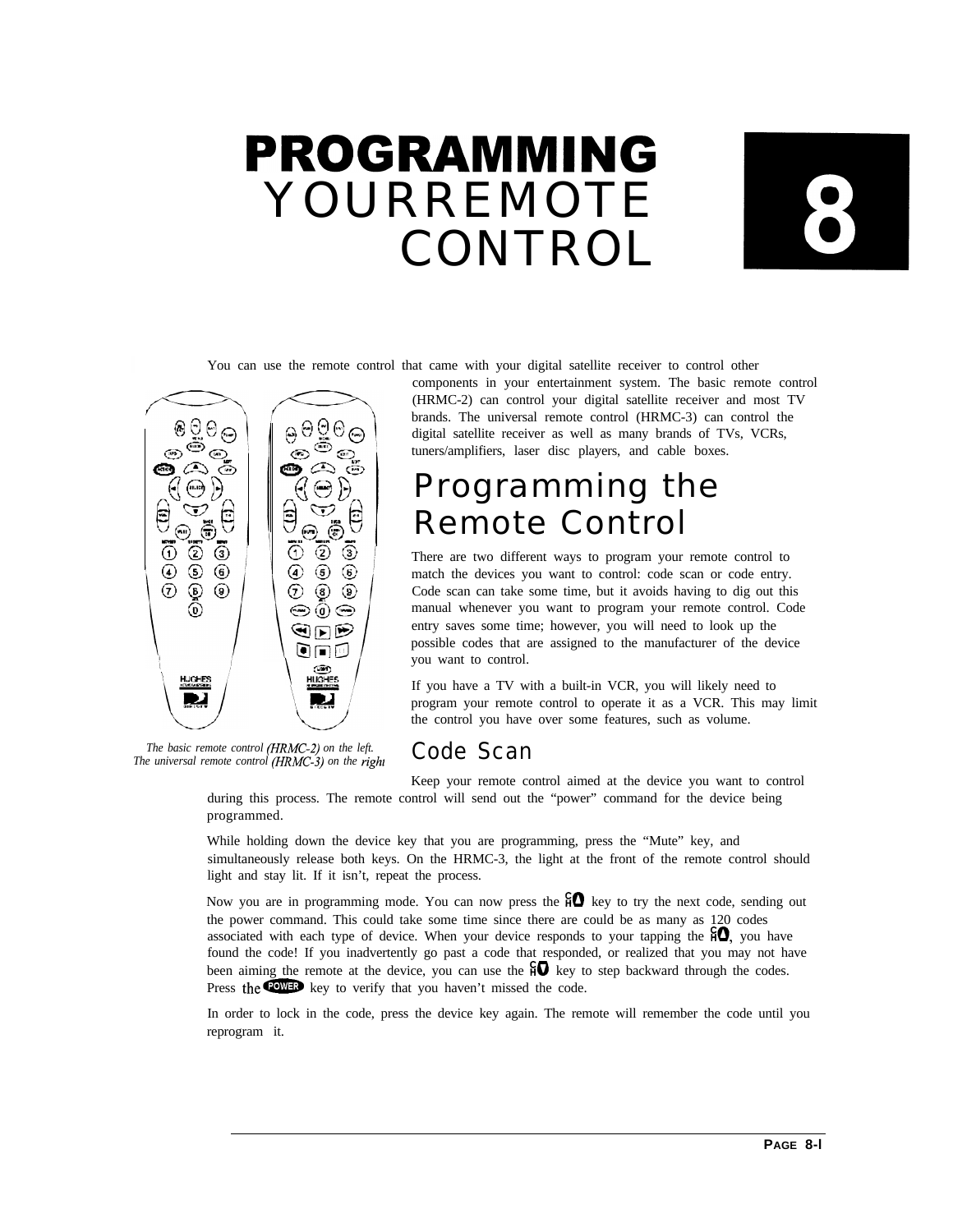## Code Entry

First, look up the device type and brand in the following charts. You will find a list of numbers, one or more of which should operate your device. There may be more than one code, so you will need to try each of them to find the one that works best.

While holding down the device key that you are programming, press the "Mute" key, and simultaneously release both keys. The light at the front of the on the model HRMC-3 remote control should light and stay lit. If it isn't, repeat the process. Note that there is no indicator light on the model HRMC-2 remote control.

You are now in code entry mode. Simply use the remote control keypad to enter the three-digit code. Press the device key being programmed once again to lock in the entered code. The remote will remember the code until you reprogram it.

Test if the entered code matches your device by pressing the COMB key. If the device works, you're all set! Otherwise, repeat the process using the next code for your brand or try the code scan procedure.

| Brand                | Televisions                                                               |
|----------------------|---------------------------------------------------------------------------|
| Admiral              | 072, 081, 161                                                             |
| A Mark               | 112, 143                                                                  |
| Akai                 | 001, 146                                                                  |
| Ampro                | 073, 167                                                                  |
| Amstrad              | 052                                                                       |
| Anam                 | 043, 054, 056, 0880, 1094, 108,<br>112, 115, 118, 121, 131                |
| <b>AOC</b>           | 001, 004, 0Jo; ተነ2 <sup>0</sup>                                           |
| Blaupunkt            | 088                                                                       |
| Bruette              | 572                                                                       |
| Candle               | 001, 002, 003, 004                                                        |
| Capehart             | 058                                                                       |
| Cetronic             | 043                                                                       |
| Citizen              | 001, 002, 003, 004, 043, 101,<br>103, 143                                 |
| Classic              | 043                                                                       |
| Concerto             | 004                                                                       |
| Contec               | 039, 043, 050, 051                                                        |
| Coronado             | 1143                                                                      |
| Craig                | 043, 054                                                                  |
| Crown                | 043, 143                                                                  |
| <b>Curtis Mathes</b> | 001, 116, 143, 101                                                        |
| Culbertson           | 352                                                                       |
| CXC                  | 043                                                                       |
| Daewoo               | 004, 006, 016, 017, 043, 044,                                             |
|                      | 055, 071, 076, 103, 107, 111,                                             |
|                      | 114, 117, 120, 123, 125, 127,                                             |
| Daytron              | 128, 136, 143<br>004, 143                                                 |
| Dynasty              | 043                                                                       |
| Dynatech             | 062                                                                       |
| Electrohome          | 024, 077, 143                                                             |
| Emerson              | 004, 005, 028, 043, 047, 048,                                             |
|                      | 051, 143, 151, 153, 155                                                   |
| Fisher               | 007, 057                                                                  |
| Funai                | 028, 043                                                                  |
| Futuretech           | 043<br>034. 056.                                                          |
| <b>GE</b>            | 001, 008, 009,<br>073.<br>074, 091, 144,<br>155,<br>160,<br>161,<br>I 165 |
| Goldstar             | 004, 102, 106,<br>110.<br>112,<br>113.<br>119, 122, 127, 137, 143         |
| <b>Hall Mark</b>     | 004                                                                       |
| Hitachi              | 001,<br>004, 007,<br>009. 010.<br>011.<br>C12, 023, 075, 143              |
| Infinity             | 1.64                                                                      |
| Inkel                | 129                                                                       |
| <b>JBL</b>           | 164                                                                       |
| J.C. Penney          | 030, 065,<br>001, 004, 008,<br>024,<br>(377, 101, 143,<br>160             |
| Jensen               | 013                                                                       |
| <b>JVC</b>           | 034, 038, 083, 034                                                        |
| KEC                  | 043                                                                       |
| Kenwood              | 001,070                                                                   |
| Kloss                | 002, 059                                                                  |
| KMC                  | 143                                                                       |

**I**

| Brand                    | <u>Televisions</u>                       |
|--------------------------|------------------------------------------|
| KTV                      | 001, 043,<br>143. 154                    |
| Kuehn                    | 265                                      |
| Lodgenet                 | 072                                      |
| Logik                    | 072                                      |
| Luxman                   | 004                                      |
| LXI                      | 007, 015, 052, 081, 160, 164             |
| Magnavox                 | 001, 003, 022, 059, 060, 061,            |
|                          | 063, 064, 127, 160, 164                  |
| Marantz                  | 001, 077, 164                            |
| Matsui                   | 164                                      |
| Memorex                  | 004, 007, 072                            |
| Metz                     | 088                                      |
| MGA                      | 001, 004, 024, 028, 042, 049,            |
|                          | 077                                      |
| Minorva                  | 930                                      |
| Mitsubishi               | Q(31, 004, 024, 040, 042, 077,           |
| MTC                      | 146                                      |
|                          | 001, 004, 062, 101                       |
| <b>NAD</b><br><b>NEC</b> | 015,025<br>001, 016, 024, 040, 056, 077, |
|                          | 130, 134                                 |
| Nikei                    | 043                                      |
| Onking                   | 043                                      |
| Onwa                     | 043                                      |
| Optonica                 | 019,081                                  |
| Panasonic                | 034, 056, 080, 164                       |
| Philco                   | 001, 003, 004, 056, 059, 060,            |
|                          | 063, 064, 143, 164                       |
| Philips                  | 001.003.004.038.059.070.                 |
|                          | 1.43, 160, 164                           |
| Pioneer                  | $O()$ 1, 018, 023, 025                   |
| Portland                 | 004, 143                                 |
| Prism Multimedia 572     |                                          |
| Proton                   | 004, 058, 131, 143                       |
| ProScan                  | 144, 160, 161, 165                       |
| Quasar                   | 034,056                                  |
| Radio Shack              | 004, 019, 043, 127, 143                  |
| <b>RCA</b>               | 001, 004, 023, 024, 056, 065,            |
|                          | 074,144, 152, 156, 160, 161;             |
|                          | 165                                      |
| Realistic                | 007, 019, 043, 047                       |
| Sampo                    | 001,058                                  |
| Samsung                  | 050, 089, 101, 105, 127, 133,            |
|                          | 143, 160, 161                            |
| Sanyo                    | 007, 020, 053, 057, 082                  |
| Scott                    | 004, 028, 043, 048, 143                  |
| Sears                    | 004, 007, 015, 028, 030, 057,            |
|                          | 082, 101, 143, 160, 165                  |
| Sharp                    | 004, 019, 014, 022, 028, 081,<br>143     |
| Siemens                  | 088                                      |
| Signature                | 072                                      |
| Sony                     | 070,085                                  |
| Soundesign               | 003, 004, 028, 043                       |
| Spectricon               | 112                                      |
| SSS                      | 004, 043                                 |

| Brand            | <b>Televisions</b>                                                    |
|------------------|-----------------------------------------------------------------------|
| <b>Supremacy</b> | 002                                                                   |
| Sylvania         | 001.003 004.059.060.063.<br>064, 127: 160, 164                        |
| Tandy            | 081                                                                   |
| Tatung           | 056.062                                                               |
| Technics         | 084                                                                   |
| Techwood         | M                                                                     |
| Teknika          | 001. 002. 003. 004. 024. 028.<br>043, 072, 101, 143                   |
| Telefunken       | 037, 046, 086, 087                                                    |
| Telerent         | 1072                                                                  |
| <b>TMK</b>       | 004                                                                   |
| Toshiba          | 007.015.030.040.051.062.<br>101                                       |
| Totevision       | 143                                                                   |
| Universal        | 008,009                                                               |
| Video Concepts   | 146                                                                   |
| Vidtech          | 004                                                                   |
| Wards            | 004, 008, 009, 019, 028, 060.<br>061, 063, 064, 072, 074, 143,<br>164 |
| Yamaha           | 001,004                                                               |
| York             | 004                                                                   |
| Yupiteru         | 043                                                                   |
| Zenith           | 072, 073                                                              |
| Zonda            | 112                                                                   |
| Brand            | VCRs                                                                  |

| Brand                | VCRs                                 |
|----------------------|--------------------------------------|
| Aiwa                 | 034                                  |
| Akai                 | 016, 043, 046, 124, 125, 142         |
| Ampro                | 072                                  |
| Anam                 | 031, 033, 103                        |
| Audio Dynamics       | 012, 023, 039, 043                   |
| <b>Broksonic</b>     | 035, 037, 129                        |
| Canon                | 028, 031, 033                        |
| Capehart             | 108                                  |
| Craio                | 003.040.135                          |
| <b>Curtis Mathes</b> | 031, 033, 041                        |
| Daewoo               | 005, 007, 010, 064, 065, 108,        |
|                      | 110, 111, 112, 116, 117, 119         |
| Daytron              | 108                                  |
| DBX                  | 012, 023, 039, 043                   |
| Dynatech             | 034.053                              |
| Cleationome          | $\infty$                             |
| Emerson              | 006, 017, 025, 027, 029, 031,        |
|                      | 034, 035, 036, 037, 046, 101,        |
|                      | 129, 131, 138                        |
| Fisher               | 003, 008, 009, 010                   |
| Funai                | 034                                  |
| GЕ                   | 031, 033, 063, 072, 126, 143.        |
|                      | 144                                  |
| Go Video             | 132, 136                             |
| Goldstar             | 012, 013, 020, 101, 106, 114,<br>123 |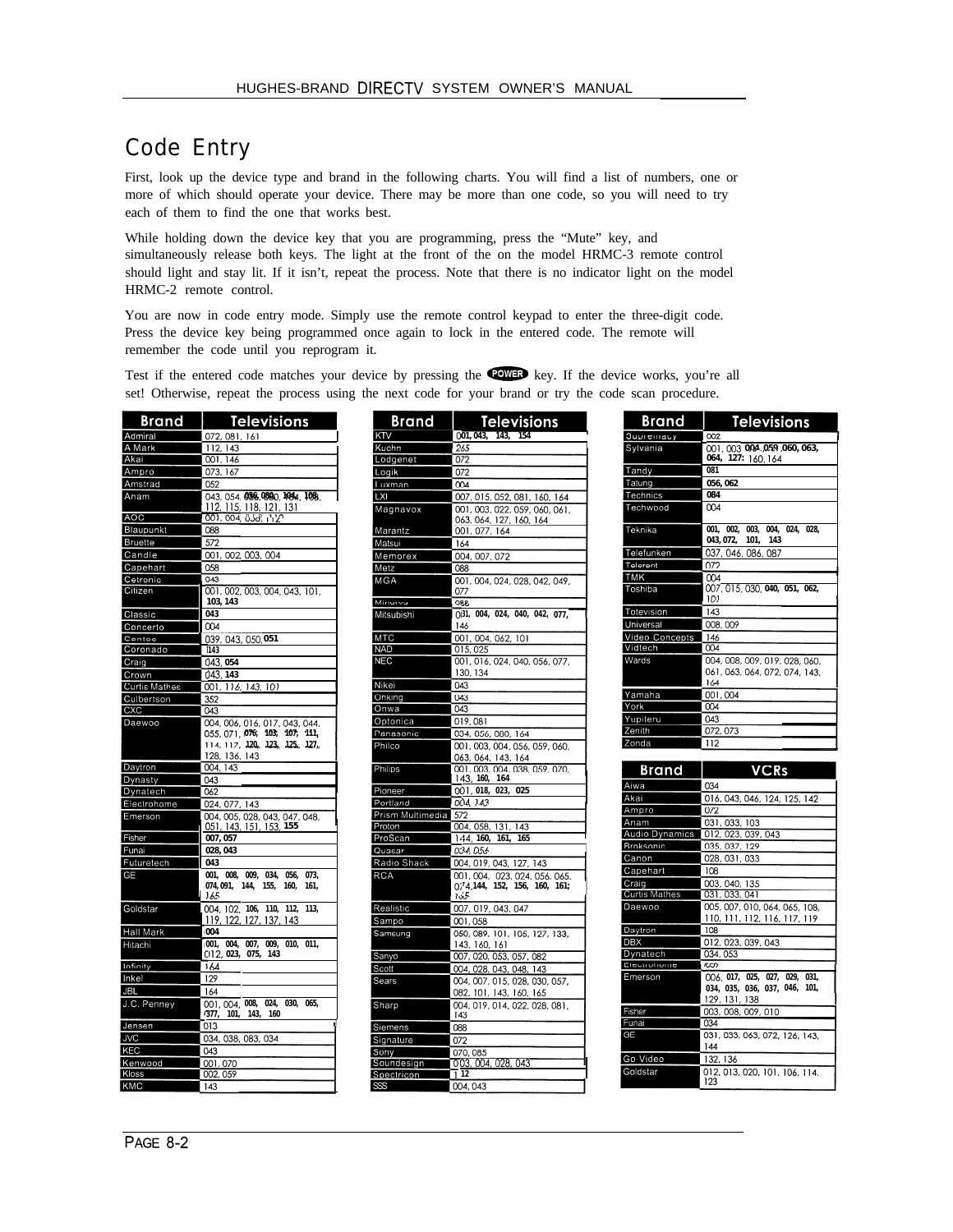| Brand                          | VCRs                                                                                   |
|--------------------------------|----------------------------------------------------------------------------------------|
|                                |                                                                                        |
| Harman Kardon                  | 012, 045<br>004, 018, 026, 034, 043, 047,                                              |
| Hitachi                        | 063, 137                                                                               |
| <b>Instant Replay</b>          | 031,033                                                                                |
| <b>JCL</b>                     | 031,033                                                                                |
| J.C. Penney                    | 012, 013, 015, 031, 040                                                                |
| Jensen                         | 043                                                                                    |
| <b>JVC</b>                     | 012, 039, 043, 048, 050, 130                                                           |
| Kenwood                        | 014, 039, 043, 048                                                                     |
| Lloyd<br>LXI                   | 034<br>013, 014, 034, 101                                                              |
| Magin                          | 040                                                                                    |
| Magnavox                       | 031, 034, 041, 047                                                                     |
| Marantz                        | 012, 031, 067                                                                          |
| Marta                          | 101                                                                                    |
| Matsui                         | 027,030                                                                                |
| Mei<br>Memorex                 | 031,033<br>003, 010, 014, 031, 033, 034,                                               |
|                                | 053, 072, 101, 134, 139                                                                |
| <b>MGA</b>                     | 045, 046, 059                                                                          |
| Minolla                        | 013,020                                                                                |
| Mitsubishi                     | 013, 020, 046, 051, 059, 061,                                                          |
| MTC                            | 142<br>034,040                                                                         |
| Multitech                      | 024, 034                                                                               |
| Nec                            | 012, 023, 043, 048                                                                     |
| Normende                       | 043                                                                                    |
| Optonica                       | 053, 054                                                                               |
| Panasonic                      | $\overline{031}$<br>070,<br>133,<br>140<br>(13, 020, 031, 063)                         |
| Pentax<br>Philco               | 031, 033, 034, 067                                                                     |
| Phillips                       | 031, 034, 054, 067, 071, 101                                                           |
| Pilot                          | 101                                                                                    |
| Pioneer                        | 013, 021, 048                                                                          |
| Portland                       | 108                                                                                    |
| Prism Multimedia 572<br>Pulsar | 072                                                                                    |
| Quartz                         | 002, 014                                                                               |
| Quasar                         | 031,075                                                                                |
| <b>RCA</b>                     | 013, 020, 041, 062, 063, 107,                                                          |
| Realistic                      | 109, 140, 144<br>003, 008, 010, 014, 031, 033,                                         |
|                                | 034, 040, 053, 054, 101                                                                |
| Rico                           | ೧೯೦೦                                                                                   |
| Salora                         | 014                                                                                    |
| Samsung                        | 032, 040, 102, 104, 105, 107,<br>109, 112, 113, 115, 120, 122,                         |
|                                | 125                                                                                    |
| Sansui                         | 022, 043, 048, 135                                                                     |
| Sanyo                          | 003, 004, 007, 010, 014, 134                                                           |
| Scott<br>Sears                 | 07, 037, 112, 129,<br>131<br>$03$ , 008,<br>009,<br>010,<br>$\overline{013}$ ,<br>014, |
|                                | 020, 031, 042, 073, 101                                                                |
| Sharp                          | 031, 053, 054                                                                          |
| Shintom                        | 024                                                                                    |
| Sony                           | 003, 031, 052, 056, 057, 058,<br>076 077 078                                           |
| Soundesign                     | 034                                                                                    |
| STS                            | 013                                                                                    |
| Sylvania                       | 031, 033, 034, 059, 067                                                                |
| Symphonic                      | 034                                                                                    |
| Tandy<br>Tatung                | 010.034<br>039, 043                                                                    |
| Teac                           | 034, 039, 043                                                                          |
| Technics                       | 031,033                                                                                |
| Teknika                        | 019, 031, 033, 034, 101                                                                |
| Thomas                         | 034                                                                                    |
| <b>TMK</b><br>Toshiba          | 006<br>008, 009, 013, 047, 059, 112,                                                   |
|                                | 131                                                                                    |
| Totevision                     | 040, 101                                                                               |
| Unitech                        | 040                                                                                    |
| Vector Research                | 012                                                                                    |
| Victor<br>Video Concepts       | 048<br>012, 034, 046, 141                                                              |
| Videosonic                     | 040                                                                                    |
| Wards                          | 003, 013, 017, 024, 031, 033,                                                          |
| Yamaha                         | 034, 040, 053, 054, 131<br>012034 039 043                                              |
|                                |                                                                                        |

| PROGRAMMING YOUR REMOTE CONTROL |  |  |
|---------------------------------|--|--|
|                                 |  |  |

Brand VCRs

| Zenith                | 034, 048, 056, 058, 072, 101                   |
|-----------------------|------------------------------------------------|
|                       |                                                |
| <b>Brand</b>          | <b>AUX</b><br><b>Cable Boxes</b>               |
| <b>ABC</b>            | 001, 003, 004, 039, 042, 046,<br>053           |
| Antronix              | 014                                            |
| Archer                | 005, 007, 014, 024                             |
| Cable Star            | 026                                            |
| Century               | 007                                            |
| Citizen               | 007                                            |
| Colour Voice          | 065,090                                        |
| Combano               | 080, 081                                       |
| Comtronics            | 019,030<br>326                                 |
| Culbertson<br>Diamond | 023                                            |
| Eagle                 | 020, 030, 040                                  |
| Eastern               | 057, 062, 066                                  |
| Electricord           | 032                                            |
| GE                    | 072                                            |
| Gemini                | 008, 022, 025, 054                             |
| GI                    | 001,074                                        |
| Golden Channel        | 030                                            |
| Hamlin                | 049, 050, 055                                  |
| Hitachi               | 001,055                                        |
| Hospitality           | 070, 077                                       |
| Jerroid               | 001, 002, 003, 004, 008, 009,<br>010, 069, 074 |
| M-Net                 | 037                                            |
| Macom                 | 033                                            |
| Magnavox              | 010, 012, 064, 079                             |
| Memorex               | 052                                            |
| Movie Time            | 028, 032                                       |
| <b>NSC</b>            | 015, 028, 038, 071, 073                        |
| Oak                   | 016, 031, 037, 053                             |
| Panasonic             | 044,047                                        |
| Paragon               | 052                                            |
| Philips               | 006, 012, 013, 020, 065, 085,<br>ဢၖ            |
| Pioneer               | 001.034.051.063.076                            |
| Post Newsweek         | 016                                            |
| Prism Multimedia 572  |                                                |
| Prucer                | 059                                            |
| Pulsar                | 052                                            |
| RCA                   | 047                                            |
| Regal<br>Regency      | 049,050<br>057                                 |
| Rembrant              | 025                                            |
| RK                    | 091                                            |
| Samsung               | 030, 068                                       |
| Scientific Atlanta    | 003, 011, 041, 04, 043, 045,                   |
|                       | 046                                            |
| Sheritech             | 022                                            |
| Signal                | 030                                            |
| Signature             | 001                                            |
| SL Marx               | 030                                            |
| Sprucer<br>Starcom    | ନ୍ୟ7 ମଫ<br><b>NN2,NN4,NWU,NW</b> 9,<br>Ц       |
| Stargate              | 008,030                                        |
| Sylvania              | 067                                            |
| Tadiran               | 030                                            |
| Tandy                 | 017                                            |
| Telecapation          | 021                                            |
| Texscan               | 029,067                                        |
| Tocom                 | 039, 040, 056                                  |
| Toshiba               | 052                                            |
| Unika                 | 007, 014, 024                                  |
| United Cable          | 004, 053                                       |
| Universal             | 005, 007, 014, 024, 026, 027,<br>032, 035      |
| Viewstar              | 012, 015, 018, 086, 087, 088,<br>089           |
| <b>Zenith</b>         | 052 060                                        |

| <b>Brand</b>            | <b>AUX</b>                                                     |
|-------------------------|----------------------------------------------------------------|
|                         | <b>Tuners/Amps</b>                                             |
| Aiwa                    | 111, 114, 117, 156, 170, 199,<br>203                           |
| Akai                    | 181                                                            |
| Anam                    | 190                                                            |
| Carver                  | 107, 126, 129, 160                                             |
| Casio                   | 127                                                            |
| Clarinette              | $\overline{127}$                                               |
| Clarion                 | 169                                                            |
| Daewoo                  | 225                                                            |
| Denon<br>Fisher         | 101, 133                                                       |
| GF                      | 107, 129, 1163, 1176<br>123                                    |
| Goldstar                | 110, 128                                                       |
| Haitai                  | 119                                                            |
| Inkel                   | 119                                                            |
| J.C. Penney             | 108, 178                                                       |
| Jerrold                 | 4                                                              |
| <b>JVC</b>              | 112, 198                                                       |
| Kenwood                 | 104, 119, 125, 148, 158, 163,                                  |
| Luxman                  | 171, 173, 226<br>134                                           |
| <b>LXI</b>              | 123, 177                                                       |
| Magnavox                | 126, 185, 227                                                  |
| Marantz                 | 105, 126, 139, 155, 162, 164,                                  |
|                         | 186                                                            |
| MCS                     | 108, 178                                                       |
| <b>NAD</b>              | 128                                                            |
| Onkyo<br>Optimus        | 115, 116, 207, 209<br>121, 125, 140                            |
| Panasonic               | 106, 131, 144, 187, 223                                        |
| Philips                 | 126, 136, 186, 197, 227                                        |
| Pioneer                 | 132, 138, 165, 168, 189, 195,                                  |
|                         | 201, 220, 221                                                  |
| Prism Multimedia 572    |                                                                |
| Quasar                  | 106, 187                                                       |
| <b>RCA</b><br>Realistic | 109                                                            |
|                         | 100, 103, 118, 122, 123, 124,<br>127, 172, 174, 177, 179, 180, |
|                         | 194                                                            |
| Samsung                 | 224, 230                                                       |
| Sansui                  | <u>1</u> 26, 139, 167, 196, 204                                |
| Sanyo<br>Schneider      | 157<br>130                                                     |
| Scientific Atlanta      | 142                                                            |
| Scott                   | 118, 180, 190                                                  |
| Sharp                   | 125, 151, 158, 161, 169, 182,                                  |
|                         | 191, 193, 226, 229                                             |
| Sony                    | 117, 183, 188, 192, 200, 222                                   |
| Soundesign              | 135                                                            |
| Starcom                 | 141                                                            |
| Symphonic               | 124                                                            |
| Teac<br>Technics        | 118 UC 100<br>106,<br>145, 184, 187, 202, 208.                 |
|                         | 773                                                            |
| Techwood                | 130                                                            |
| Toshiba                 | 175                                                            |
| Victor                  | 112, 205                                                       |
| Wards<br>Yamaha         | 163<br>120, 125, 166, 169                                      |
| Yorx                    | 127                                                            |
|                         |                                                                |

| <b>Brand</b> | <b>AUX</b>         |
|--------------|--------------------|
|              | <b>Laser Discs</b> |
| Daewoo       | 225                |
| Denon        | 231, 232           |
| Goldstar     | 228                |
| Kenwood      | 226                |
| Magnavox     | 227                |
| Panasonic    | 223                |
| Philips      | 227                |
| Pioneer      | 221                |
| Samsung      | 224.230            |
| Sharp        | 226, 229           |
| Sony         | 222                |
| Technics     | 223                |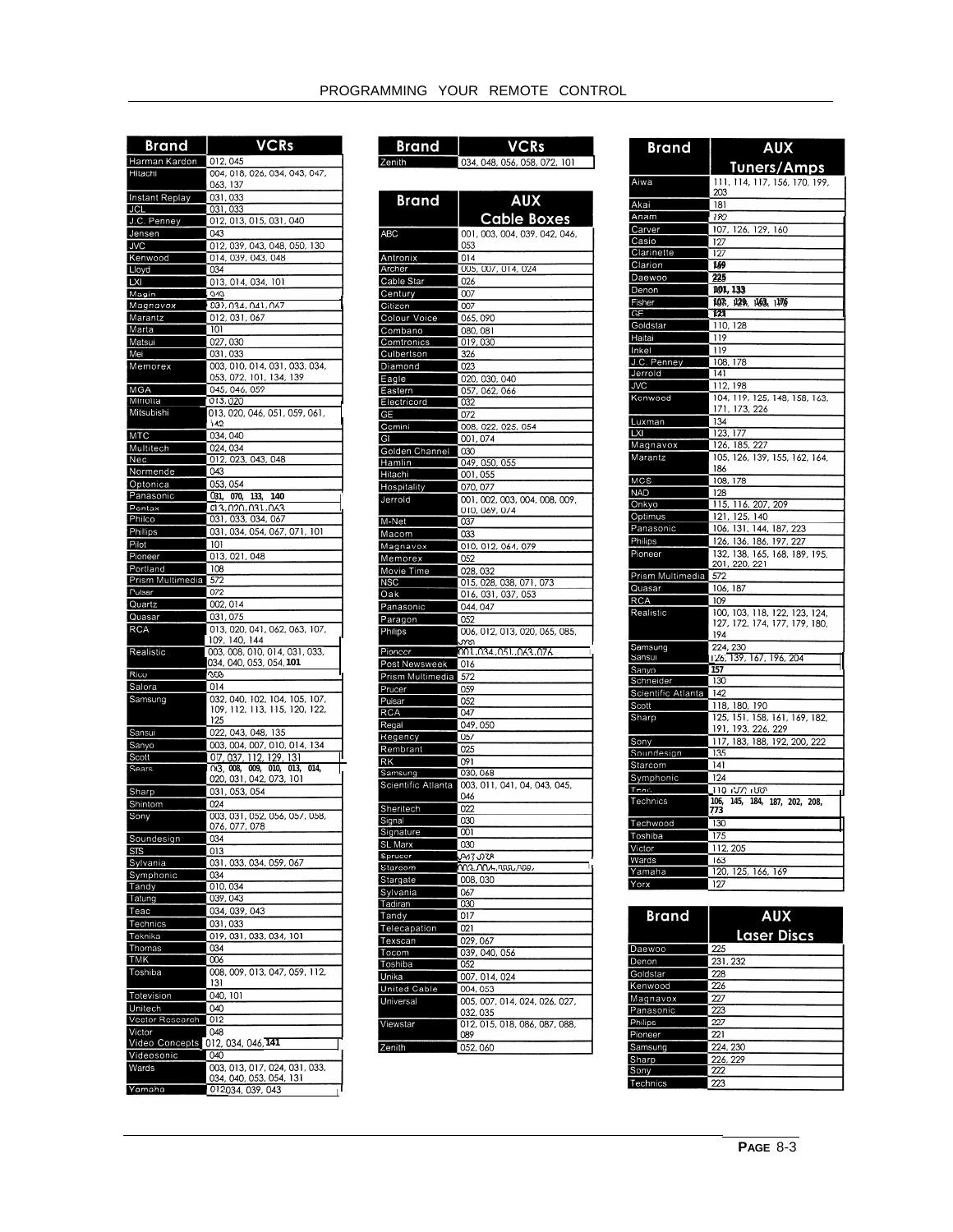## Using the Remote Control

Once you have your codes entered, you are ready to start using your universal remote control. The device keys allow you to switch from one device to another. Some keys behave in a special way. They control one device while you are actually in another device mode. For instance, while in SAT mode, pressing Volume +/- controls your TV's volume. This is because the remote control knows that there is no volume control on the digital satellite receiver.

Advanced feature keys (i.e.  $\square$ ), etc.) are not supported for devices other than your digital satellite receiver. For other devices, only the primary keys (i.e.  $\Theta$  and  $\Theta$ ,  $\widehat{\Theta}$ ,  $\widehat{\Theta}$ ), etc.) will function. For Sony-brand devices, use the "Mute" key as the "Enter" key. For RCA-brand devices, the device key (i.e. "TV" or "VCR") is the power on keys and  $\bullet$  is the power off key.

### Switching the Remote Control to Operate a Second Digital Satellite Receiver

Your remote control can be reprogrammed to operate a second digital satellite receiver to avoid signal conflicts with the first digital satellite receiver. This may be necessary in situations where two digital satellite receivers are located in the same general area where both units can "see" the remote control signals or in environments where two RF Remote Control Extenders are being used.

To switch the remote control between SAT #l and SAT #2, simply press the "SAT" key and the "Mute" keys simultaneously. Remember to access the **ADVANCED PREFERENCES** screen on the associated digital satellite receivers to pair the remote control accordingly.

### Controlling Other Components Using the AUX Button

Some additional features are available from your remote control while in the AUX mode. Take a moment to understand the special operation in this case. Note that these instructions apply exclusively to the universal remote control (HRMC-3).

#### **Volume Control in AUX Mode**

Note that when the remote control is in TV, VCR, or SAT mode, the volume keys control the sound volume for the television. When you're in AUX mode, if your auxiliary component has audio output, the volume keys control that component's sound volume. If your auxiliary component doesn't have audio output, you can program the volume button so that it continues to control the TV volume when your remote control is in AUX mode:

- 1. Press the "AUX" key and the "Mute" key simultaneously.
- 2. Press the "Volume Up" key.

Once you perform these steps, whenever your remote control is in AUX mode the volume keys will control the television volume. In the event that you reprogram the "AUX" key to control a different component at some future time, you can restore the remote control's capability to control the auxiliary component's volume by simply repeating these two steps.

#### **VCR Function in AUX Mode**

The VCR function keys (Play, Rew, FF, Stop, Pause, and Rec) on the remote control perform those VCR functions when the remote control is in TV and SAT, as well as VCR, modes. However, if you program the AUX key to control a component that does not need or use these functions, you can program the remote control to maintain VCR functionality in AUX mode.

- 1. Press the "AUX" key and the "Mute" key simultaneously.
- 2. Press the "Volume Down" key.